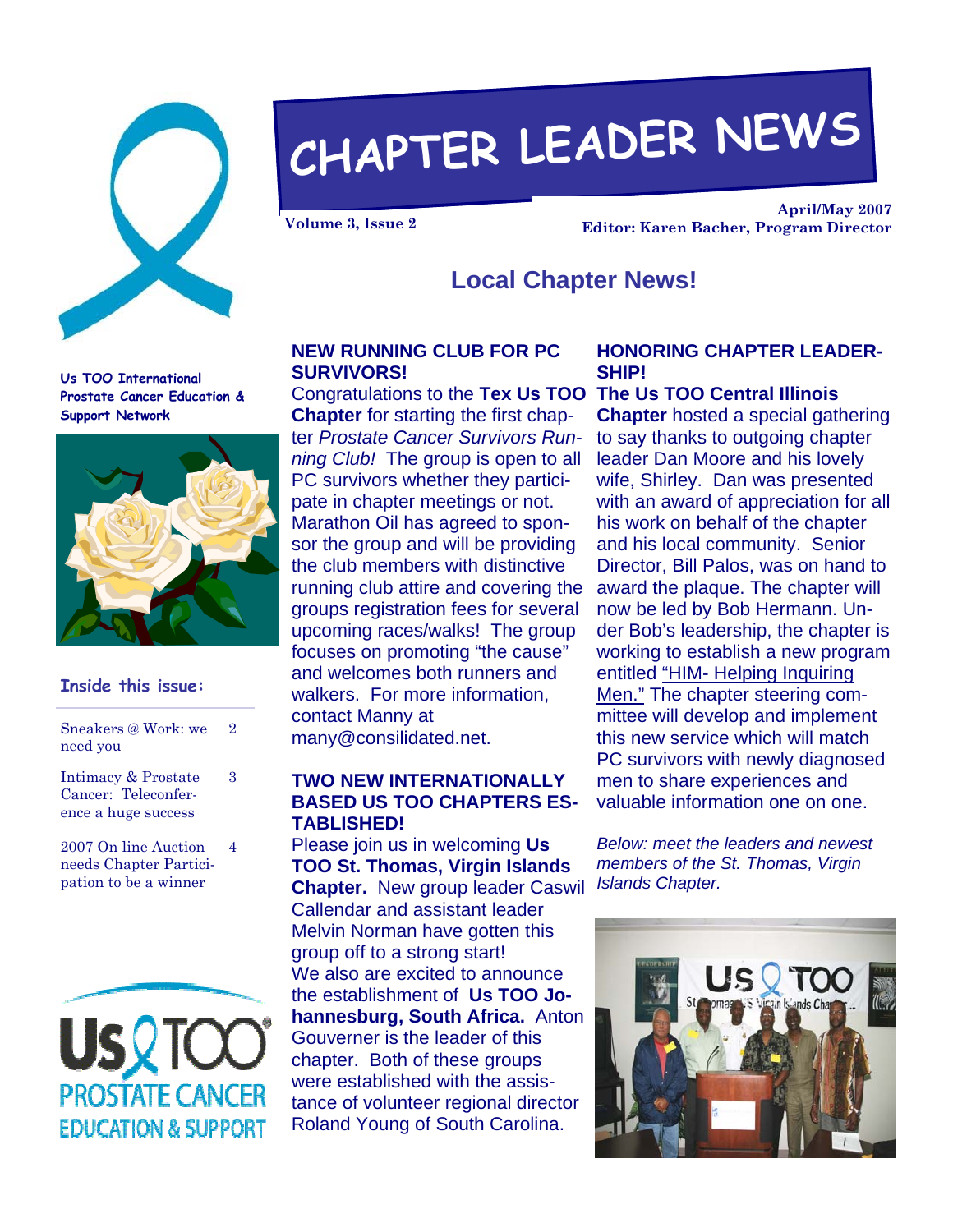#### Sneakers@Work Update

 The Sneakers@Work Awareness Campaign marches steadily along as the registration deadline (April 16<sup>th</sup>) quickly approaches. As of mid-March, over 34,000 employees and Us TOO International Chapter members will be taking part in the First Annual Day for National Prostate Cancer Awareness and Action (June  $15<sup>th</sup>$ ).

 A number of Us TOO regional directors, chapter leaders and members have taken on the challenge of becoming Sneaker Ambassadors and recruiting organizations and places of business to register. Phil Harris and the Wake Country Chapter of North Carolina have registered a number of businesses including Access Healthcare, Cancer Centers of North Carolina, Rex Cancer Center, SAS Institute, Logics, and Duke Raleigh Hospital. Joining them in their efforts is Bill Palos and the Quad Cities Chapter who have recruited Maxim Marketing and Graphics Services, RJS & Associates, THE National Bank, KWQC Television, Harrington Signal and Trinity Regional Health System. For each \$5 donation that is raised by each of those organizations, \$1 will go back to the Wake County Chapter and the Quad Cities Chapter. Check out the all the registered organizations at www.ustoo.org/sneakers@work. The list continues to grow daily and promises to be a hugely successful event.

#### TO GET INVOLVED:

 To register for Sneakers@Work or get more information, go to: www.ustoo.org. If you have any questions regarding the Sneakers@Work Awareness Campaign, please contact Dan Reed at dan@ustoo.org or at ( 8 00 ) 80-US-TOO.

 The campaign kicked off in January and the next few weeks will be the key for recruiting companies as the registration deadline is APRIL 16!!!

How will your neighbors, colleagues and friends learn about prostate cancer risk and detection? How will they hear the message, if not through you? If they do not hear it now, when will they hear it? And will it be too late?

Sign up today and proudly lace

# up your " blues.



THE DAY FOR NATIONAL PROSTATE CANCER ANGAREMENT A ACTIO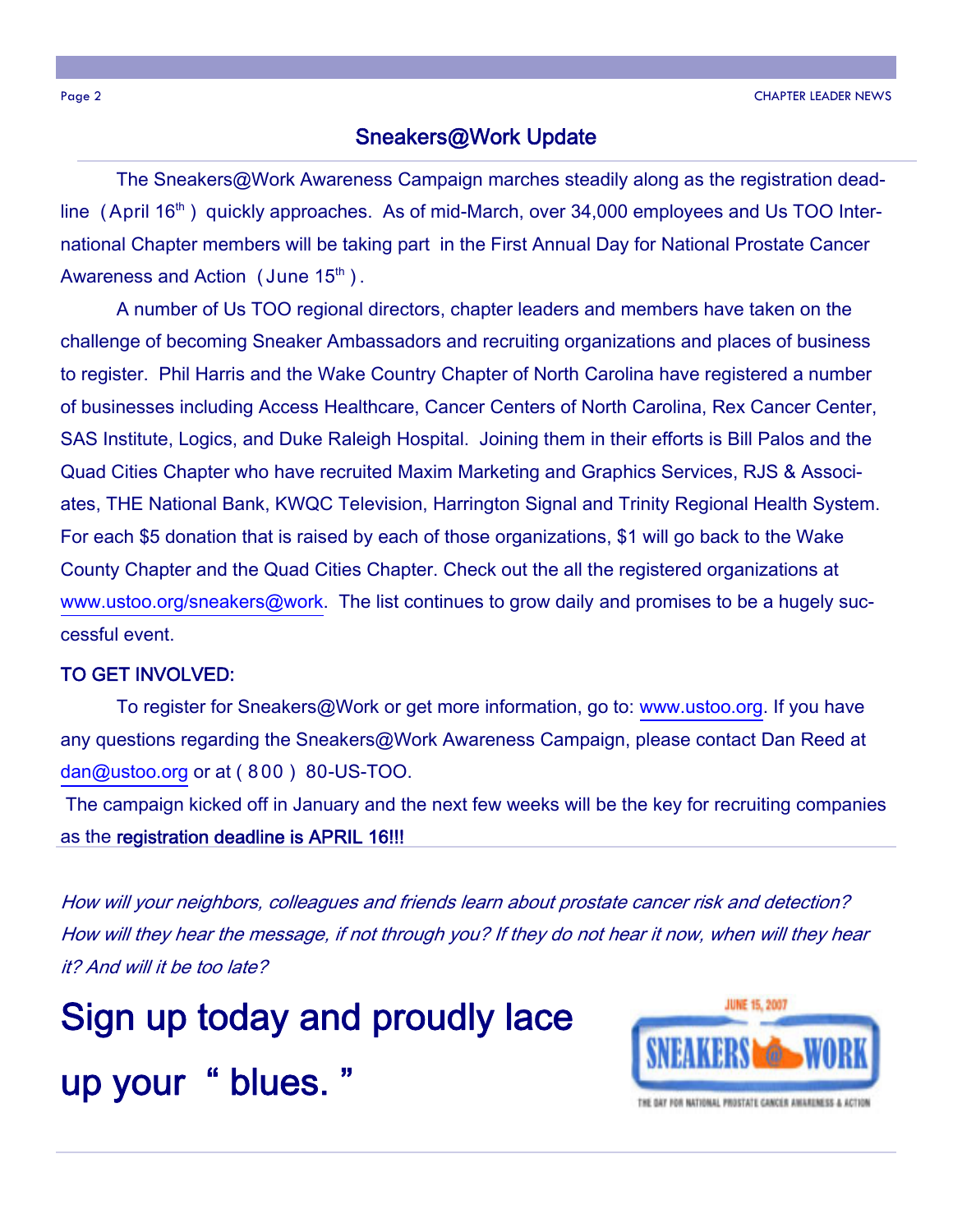## **Hundreds Dial in to Learn About Intimacy and Prostate Cancer**

Us TOO International hosted a very successful conference call on February 13th called Intimacy and **Prostate Cancer.** The response to this program was overwhelmingly positive. The complete transcript and audio replay are available on the website - www.ustoo.org.

This program featured Dr. Bullock, recognized in the 2005 publication, Best Doctors in America. Dr. Bullock specializes in treatment of cancer of prostate, bladder and kidney, including impotence issues and solutions. The program also featured two couples who have faced this challenges and found solutions. Our couples were Jerry & Jo Ann Hardy of the Detroit, Michigan area, and Jim and Maureen " Mo " Kiefert, of Olympia Washington. Not only were our couples exceptionally articulate in communicating their struggles and success, both Jo Ann Hardy and Jim Keifert serve on the Us TOO International Board of Directors, with Jim serving as Board Chairman.

While impotence is a common challenge associated with prostate cancer treatment, our panel acknowledged that it can be a highly emotional issue. Most importantly, the program focused on the fact that there are MANY solutions available today. Some examples include:

- · Oral medication ( V iagra )
- Vacuum Pump
- **Injections**
- · Implants.

Amidst this list of clinical options, however, there was a practical core message to this one-hour program. Those couples who are most successful in reclaiming intimacy are those who:

- can acknowledge their feelings about the loss or shift in their intimate relationship
- are able to have frank discussions with their doctor and each other
- · can keep the lines of communication open, even when it is difficult or uncomfortable
- are committed to finding a solution and remain hopeful.

Complete transcript and audio replay available on the website- www.ustoo.org. For additional information in ED and impotence solutions, search our website for "Post Treatment Issues."